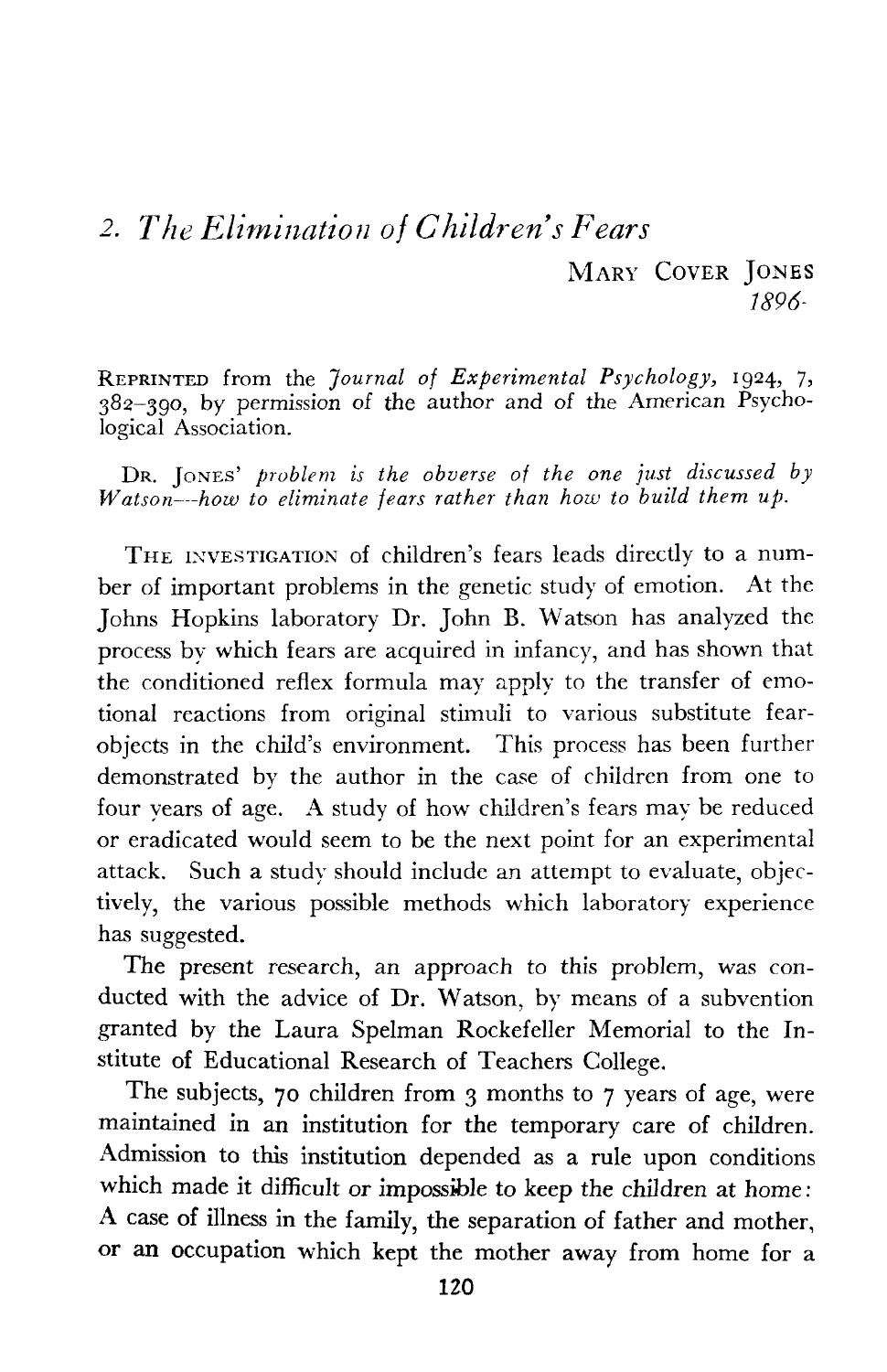part of the day. As there was a charge for weekly care, those homes which were in actual poverty were not represented; the economic and social status of the parents, as well as the results of our intelligence tests (Kuhlmann and Terman) would indicate that this group of children was normal, and superior to the average for orphan asylums and similar institutions. As the danger of contagion is great in a group so constantly changing, a very thorough medical examination eliminated all those with symptoms of infection, and even those decidedly below normal in nutrition or general development. Our laboratory could not determine the admission and discharge of children, nor interfere in the prescribed routine of eating, sleeping and play. It was possible however for the experimenter to live in the building with the children in order to become acquainted with them in their usual environment, to observe them continuously for days at a time, and to take them daily, or oftener if desirable, to the laboratory where observations could be made under specifically controlled conditions.

In our selection of children from this group, we attempted to find those who would show a marked degree of fear under conditions normally evoking positive (pleasant) or mildly negative (unpleasant) responses. A wide range of situations was presented in a fairly standardized way to all of the children—such as being left alone, being in a dark room, being with other children who showed fear, the sudden presentation of a snake, a white rat, a rabbit, a frog, false faces, loud sounds, etc. This procedure served to expose fear trends if they were already present; it was not designed as a conditioning process, but merely as a method of revealing prior conditionings. In the majority of the children tested, our standard situations failed to arouse observable negative responses.

When specific fears were demonstrated, our next step was to attempt their removal. By what devices could we eliminate these harmful reactions, which in many cases were subject to diffusion, and were interfering with the formation of useful attitudes and necessary habits? Our method or combination of methods depended upon the type of case presented and the manner in which treatment was received, as well as upon such external circumstances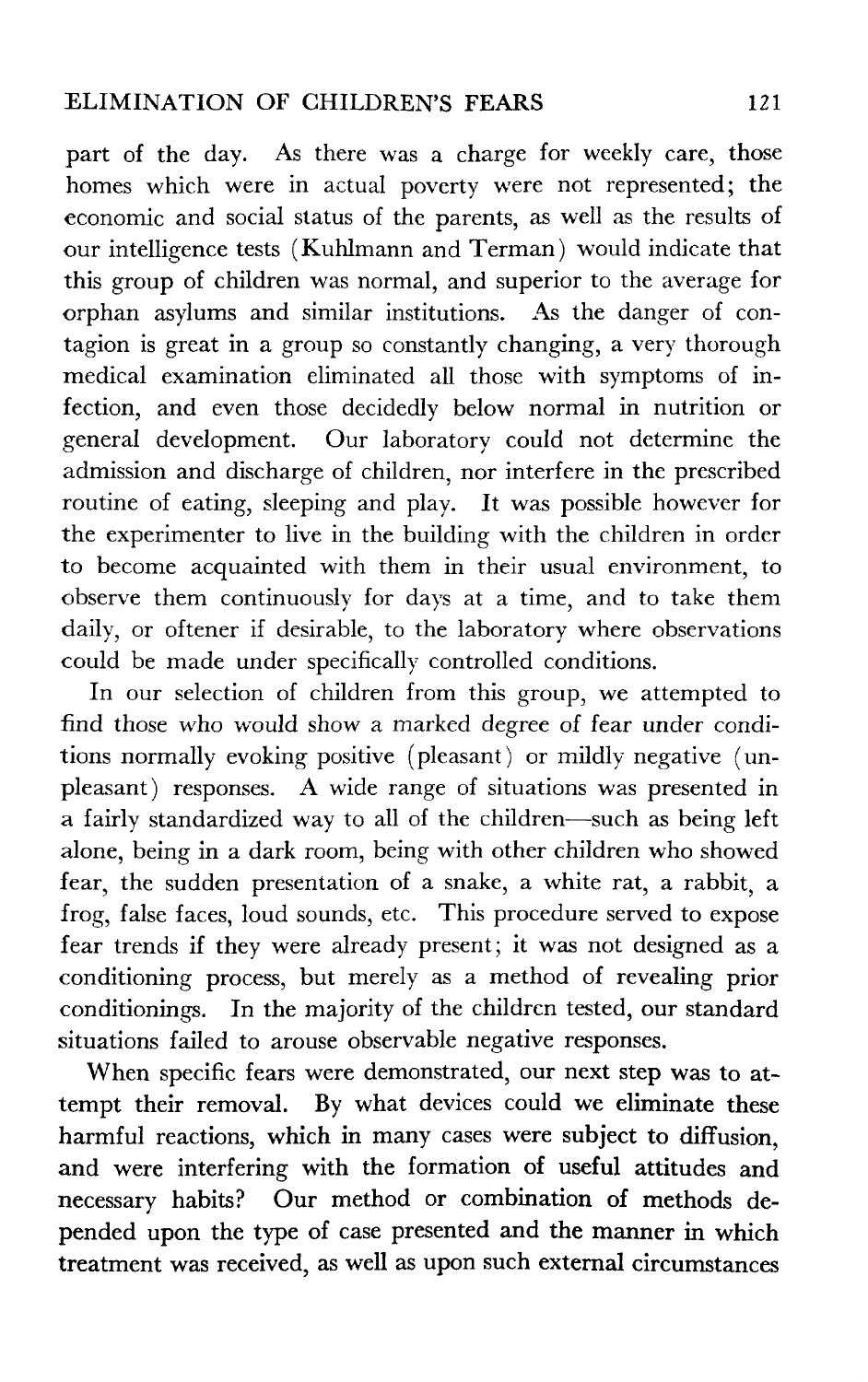as quarantines, and the length of time the child was likely to remain in the institution.

# THE METHOD OF ELIMINATION THROUGH DISUSE

A common assumption with regard to children's fears is that they will die out if left alone, *i.e.,* if the child is carefully shielded from stimuli which would tend to re-arouse the fear. "Elimination through disuse" is the name given to this process. The following cases from our records provide suggestive material:

*Case i.*—Rose D. Age 21 months. General situation: Sitting in play-pen with other children, none of whom showed specific fears. A rabbit was introduced from behind a screen.

Jan. 19. At sight of the rabbit, Rose burst into tears, her crying lessened when the experimenter picked up the rabbit, but again increased when the rabbit was put back on the floor. At the removal of the rabbit she quieted down, accepted a cracker, and presently returned to her blocks.

Feb. 5. After 2 weeks the situation was repeated. She cried and trembled upon seeing the rabbit. E. (the experimenter) sat on the floor between Rose and the rabbit; she continued to cry for several minutes. E. tried to divert her attention with the peg-board; she finally stopped crying, but continued to watch the rabbit and would not attempt to play.

*Case 8.*—Bobby G. Age 30 months.

Dec. 6. Bobby showed a slight fear response when a rat was presented in a box. He looked at it from a distance of several feet, drew back and cried. A 3-day period of training followed bringing Bobby to the point where he tolerated a rat in the open pen in which he was playing, and even touched it without overt fear indications. No further stimulation with the rat occurred until

Jan. 30. After nearly two months of no experience with the specific stimulus, Bobby was again brought into the laboratory. While he was playing in the pen, E. appeared, with a rat held in her hand. Bobby jumped up, ran outside the pen, and cried. The rat having been returned to its box, Bobby ran to E., held her hand, and showed marked disturbance.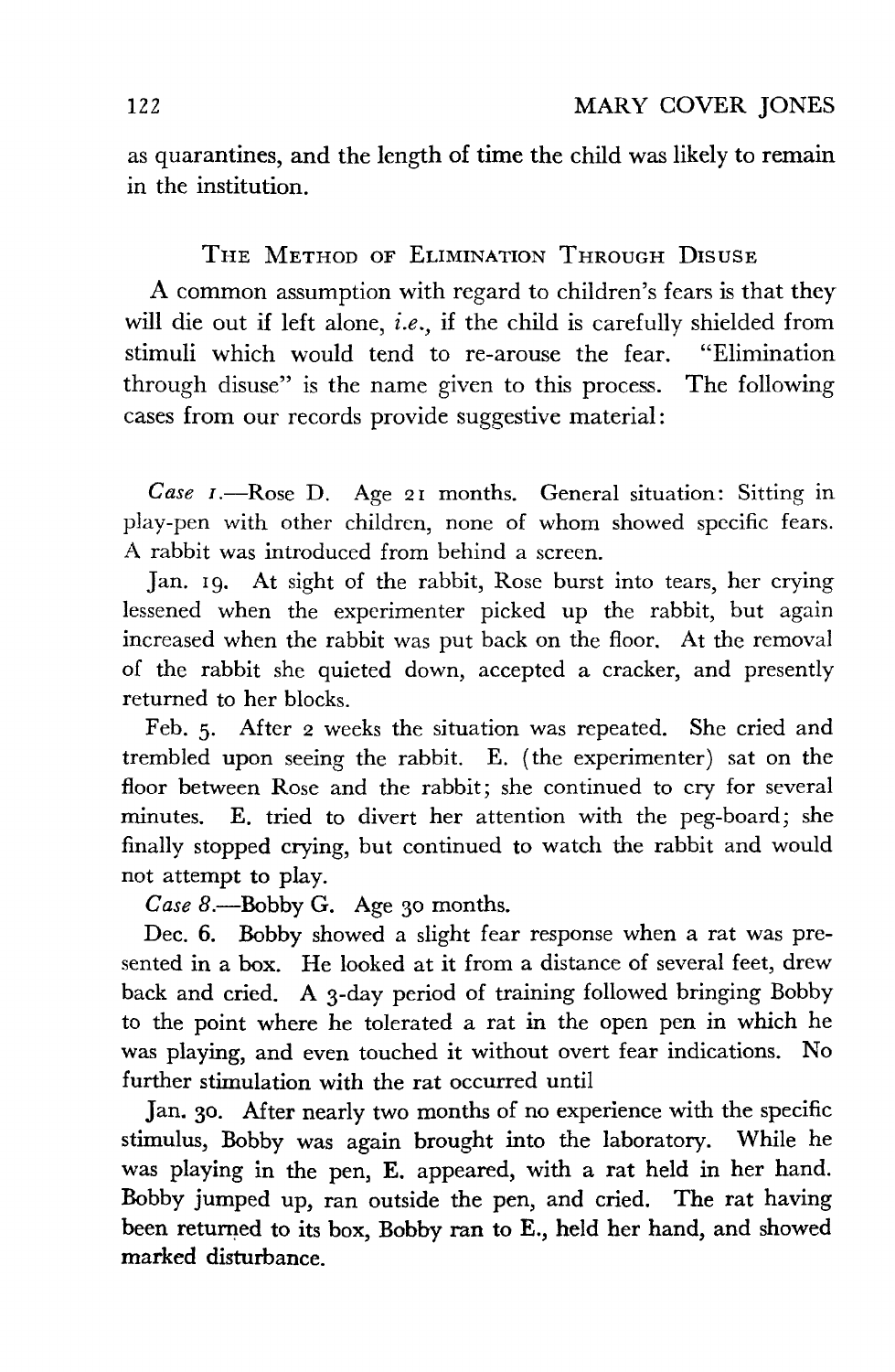*Case 33.*—Eleanor J. Age 21 months.

Jan. 17.—While playing in the pen, a frog was introduced from behind her. She watched, came nearer, and finally touched it. The frog jumped. She withdrew and when later presented with the frog, shook her head and pushed the experimenter's hand away violently.

March 26. After two months of no further experience with animals, Eleanor was taken to the laboratory and offered the frog. When the frog hopped she drew back, ran from the pen and cried.

These and similar cases show that an interval of "disuse," extending over a period of weeks or months, may not result in eliminating a fear response, and that when other conditions are approximately constant there may be no diminution in the degree of fear manifested. From our experience, it would appear to be an unsafe method to attempt the cure of a fear trend by ignoring it.

# THE METHOD OF VERBAL APPEAL

As most of our subjects were under four years of age, the possibilities of verbal analysis and control were very limited. We attempted to find how much we could accomplish toward breaking down a negative reaction by merely talking about the fear-object, endeavoring to keep it in the child's attention, and connecting it verbally with pleasant experiences. This method showed no applicability except in the case of one subject, Jean E., a girl in her fifth year. At the initial presentation of the rabbit a marked fear response was registered. This was followed by ten minutes of daily conversation about the rabbit; to hold her interest the experimenter introduced such devices as the picture book of *Peter Rabbit,* toy rabbits, and rabbits drawn or modeled from plasticene. Brief stories were used, and there was always a reference to the "real" rabbit as well. On such occasions she would say, "Where is your rabbit?" or "Show me your rabbit," or once "I touched your rabbit, and stroked it, and it never cried." (This latter was pure make-believe, and an interesting example of projection.) However, when the rabbit was actually presented again, at the end of a week, her reaction was practically the same as at the first encounter. She jumped up from her play and retreated; when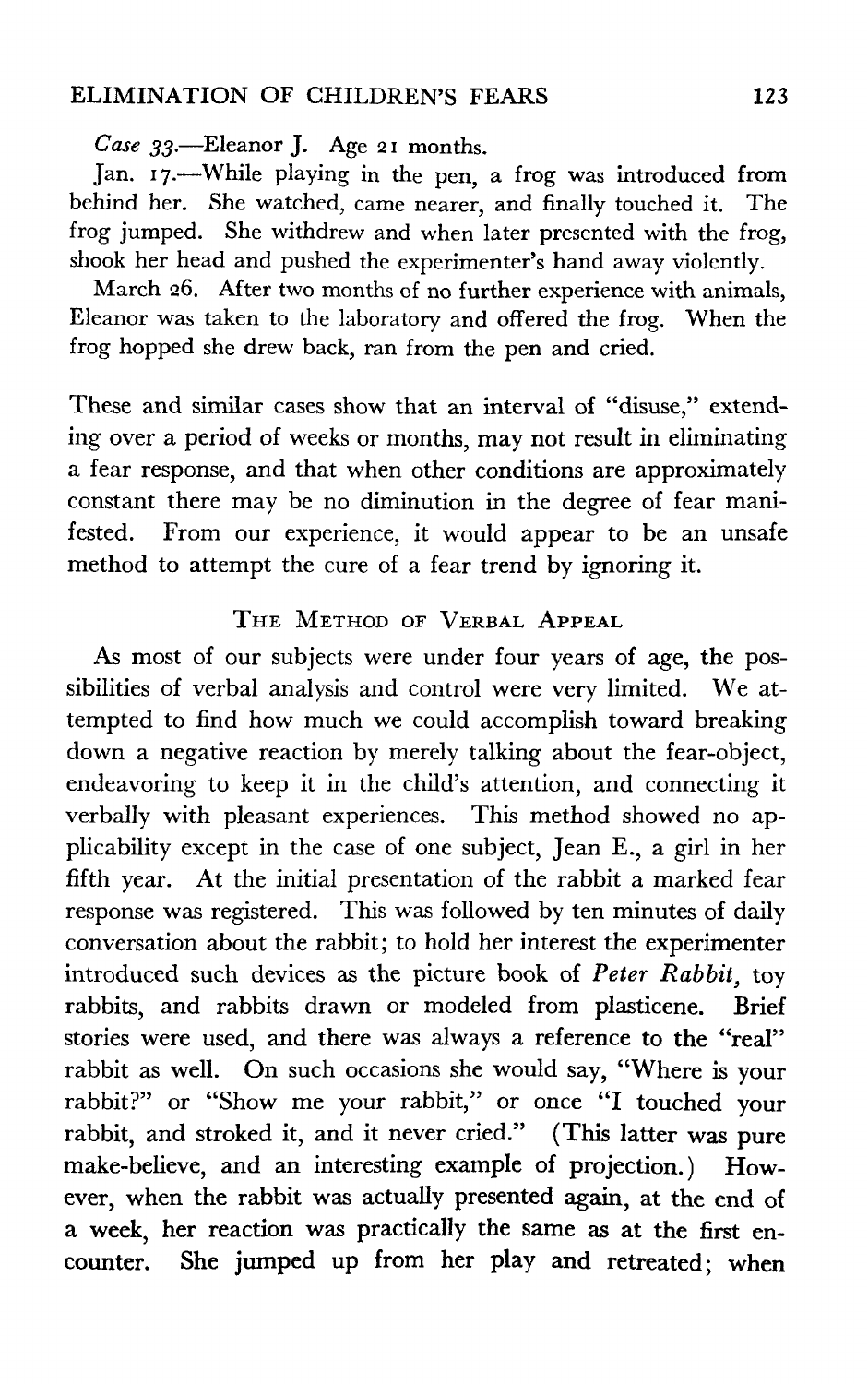coaxed, she reluctantly touched the rabbit while the experimenter held it; when the animal was put down on the floor she sobbed "Put it away," "Take it," and ran about the room frightened and distracted. She had learned to speak freely of rabbits, but this altered verbalization apparently was not accompanied by any change in her response to the rabbit itself. The experiment was interrupted after another three days of the same procedure, at the end of which time Jean left the institution with her initial fear patterns intact, so far as we could tell. It seems likely that many hours of training in the toleration of symbols may have little or no modifying effect on a mass reaction to the primary stimulus.

### THE METHOD OF NEGATIVE ADAPTATION

This method is based on the theory that familiarity breeds indifference : If the stimulation is repeated often enough, monotonously, the subject finally becomes used to it and tempers his response accordingly.

# Case 17.-Godfried W. Age 3 years.

A white rat was introduced from behind a screen. Godfried sat quietly for a few minutes, watching the rat with close attention. He then began to cry, made avertive movements with his hands and feet, and finally withdrew as far as possible from the animal. At the next presentation of the rat, Godfried did not cry; he advanced cautiously, making quick startled withdrawals whenever the animal moved.

A few days later when the same situation was presented, Godfried smiled and said, "Put it down on the floor." After three hours the rat was again brought in and allowed to run free in the pen. It scurried about and occasionally came very near him, but Godfried made no attempt to withdraw even when the animal advanced and touched him.

In this case, with practically no re-educative measures except repeated stimulation, Godfried conquered his specific fear. The experiment was not carried to the point where he showed a distinct positive reaction to rats, but he had developed a socially satisfactory attitude. As a strictly non-verbal approach, the method of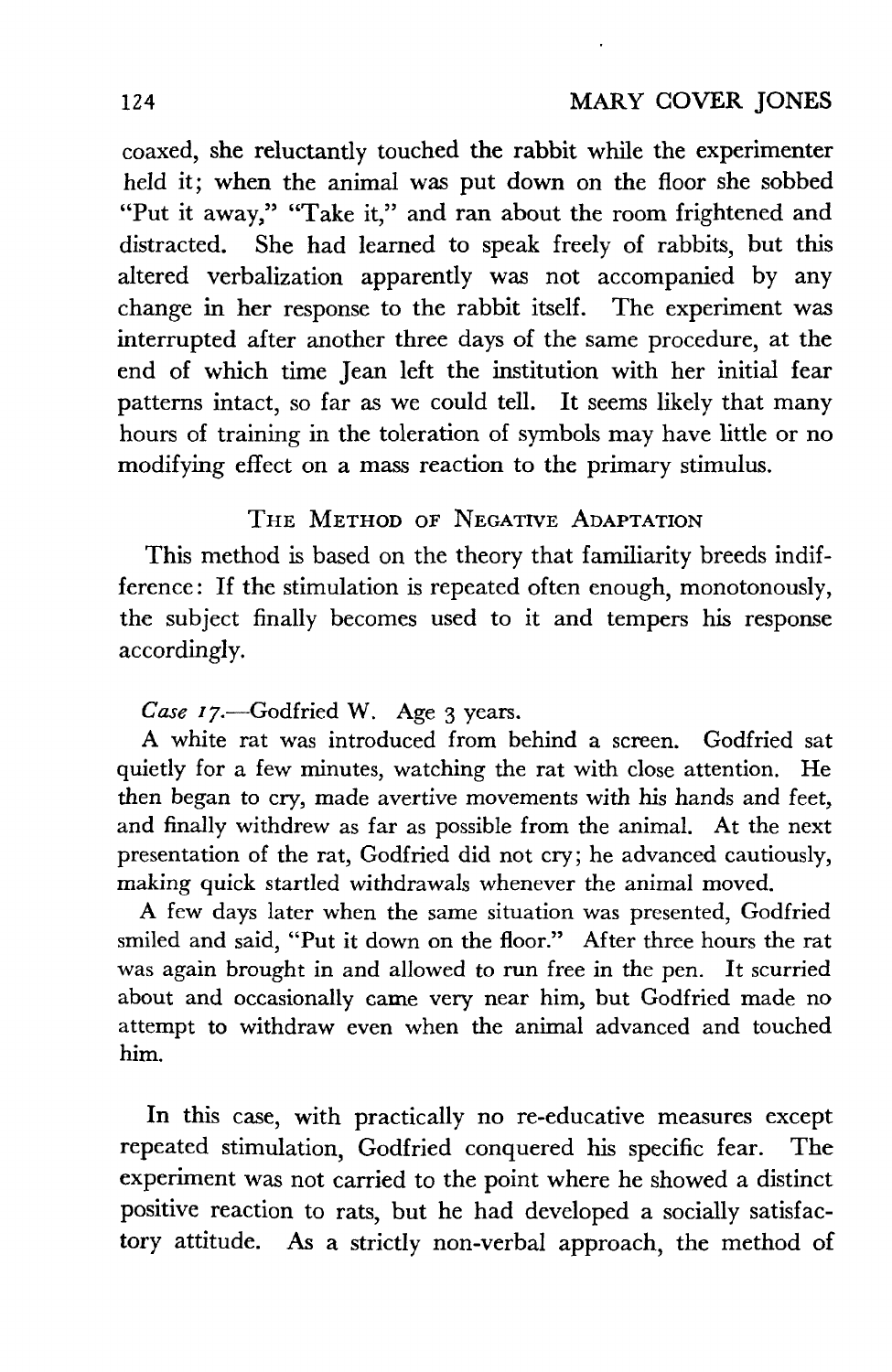negative adaptation is undoubtedly useful with infants and animals. In actual practice, however, we find very few fears in children of the pre-language period, and with the older children it is inefficient to eliminate the degree of control, however slight, which language may afford.

Furthermore, with all but a few of our fear-objects the aim was not indifference, which negative adaptation implies, but something farther along the scale toward an acceptance reaction.

From our experience in general, it would appear that the repeated presentation of a feared object, with no auxiliary attempt to eliminate the fear, is more likely to produce a summation effect than an adaptation. With Godfried (the case just quoted) the loss of his resistance was possibly due to the fact that he had been afraid the animal would bite him. This fear, unrealized, was gradually overcome.

# THE METHOD OF REPRESSION

In the home, as well as in the school and playground, social repression is perhaps the simplest and most common method of dealing with fear symptoms .. . a method, which, we may commonly note, often fails to remove the roots of the fear. As there are already too many examples of the maladaptive results of repression, we shall not attempt to add to their number. In our laboratory we used no repressive punishment, but within a group of children the familiar situations of ridicule, social teasing and scolding frequently appeared. Because of shame, a child might try to contain his fears without overt expression, but after a certain point had been reached, the reaction appeared notwithstanding.

*Case 41.*—Arthur G. Age 4 years.

Arthur was shown the frogs in an aquarium, no other children being present. He cried, said "they bite," and ran out of the play-pen. Later, however, he was brought into the room with four other boys; he swaggered up to the aquarium, pressing ahead of the others who were with him. When one of his companions picked up a frog and turned to him with it, he screamed and fled; at this he was chased and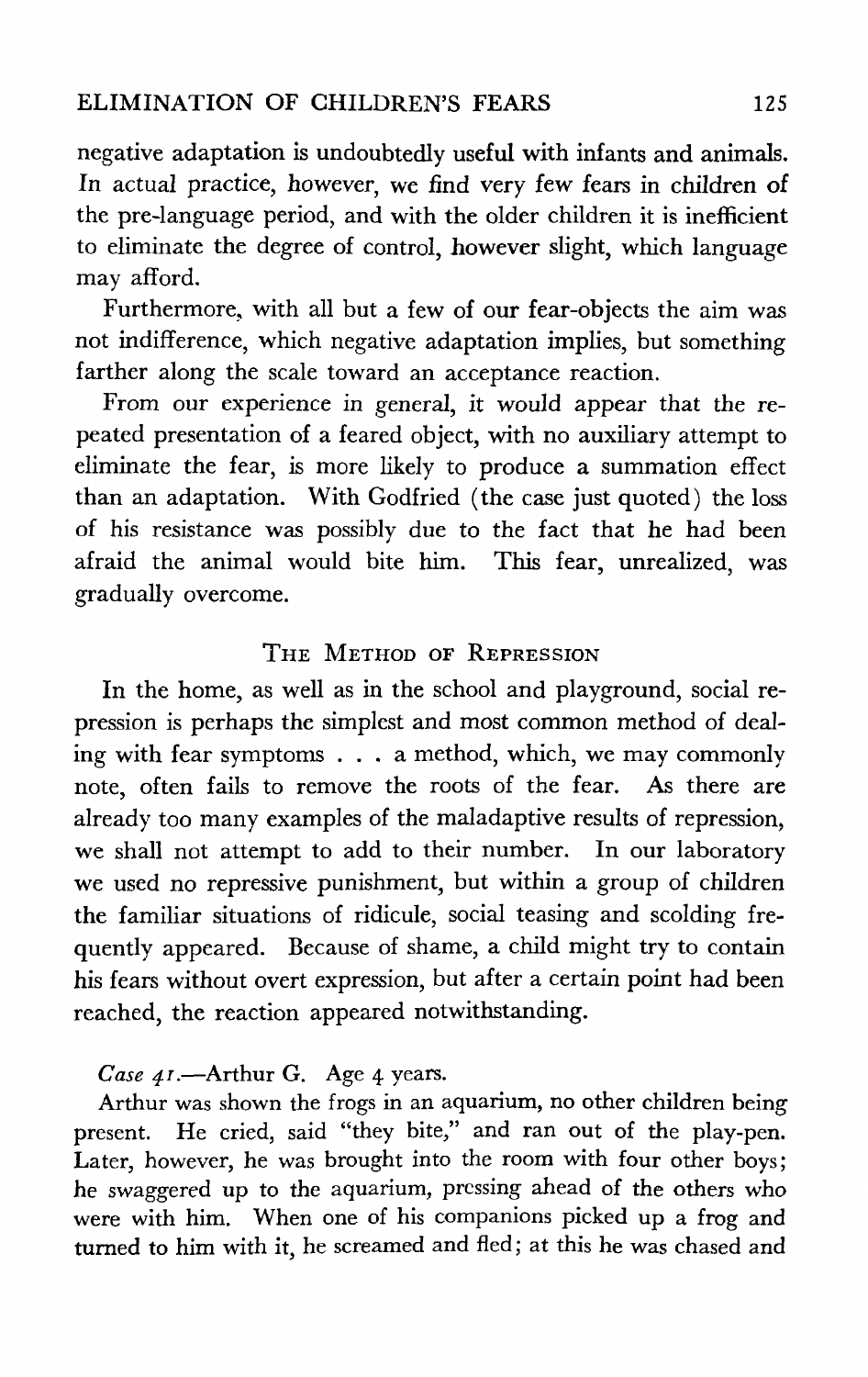made fun of, but with naturally no lessening of the fear on this particular occasion.

Three boys standing around the aquarium each cried, "Give me one," holding out their hands for a frog. But when the frog was offered they all precipitously withdrew. When two girls (4 years old) sang out to Sidney (age 3), "Sidney is afraid, Sidney is afraid," Sidney nodded his head in assent . . . illustrating what often happens in the use of social ridicule: The emotion is re-suggested and entrenched, rather than stamped out.

# THE METHOD OF DISTRACTION

A convenient method, used frequently and with fair results, involves offering the subject a substitute activity. In order to capture a safety pin from the baby's hand and still preserve peace, its attention may be distracted with another toy, while you steal away the pin. Such a device, known to every mother, may be applied to the problem of eliminating fear responses. Arthur, whose fear of frogs had received some attention from us, wished to play with a set of crayons kept in the laboratory. We placed the crayons close to a frog on the table. Arthur stepped forward cautiously; keeping his gaze on the frog, he grabbed paper and crayons and showed alacrity in darting out of the danger zone. The experience, however, seemed to reassure him. "I ran over there and got it," he told us. "He didn't bite me. Tomorrow I'll put it in a little box and bring it home." At one stage of his fear of the rabbit, Sidney would whine whenever the rabbit was brought near, but he could readily be diverted by conversation about the rabbit's name, or some innocuous detail. For verbal distraction the constant presence of a grown-up is of course necessary; this introduces factors which are not always advantageous (such as reliance upon adult protection). Essentially, distraction soothes a fear response by inducing the child temporarily to forget the fear-object. (Substitution of an alternate stimulus-response system.) This may fail to result in any permanent reduction of the fear trend. Where the situation is properly managed, however, distraction passes over into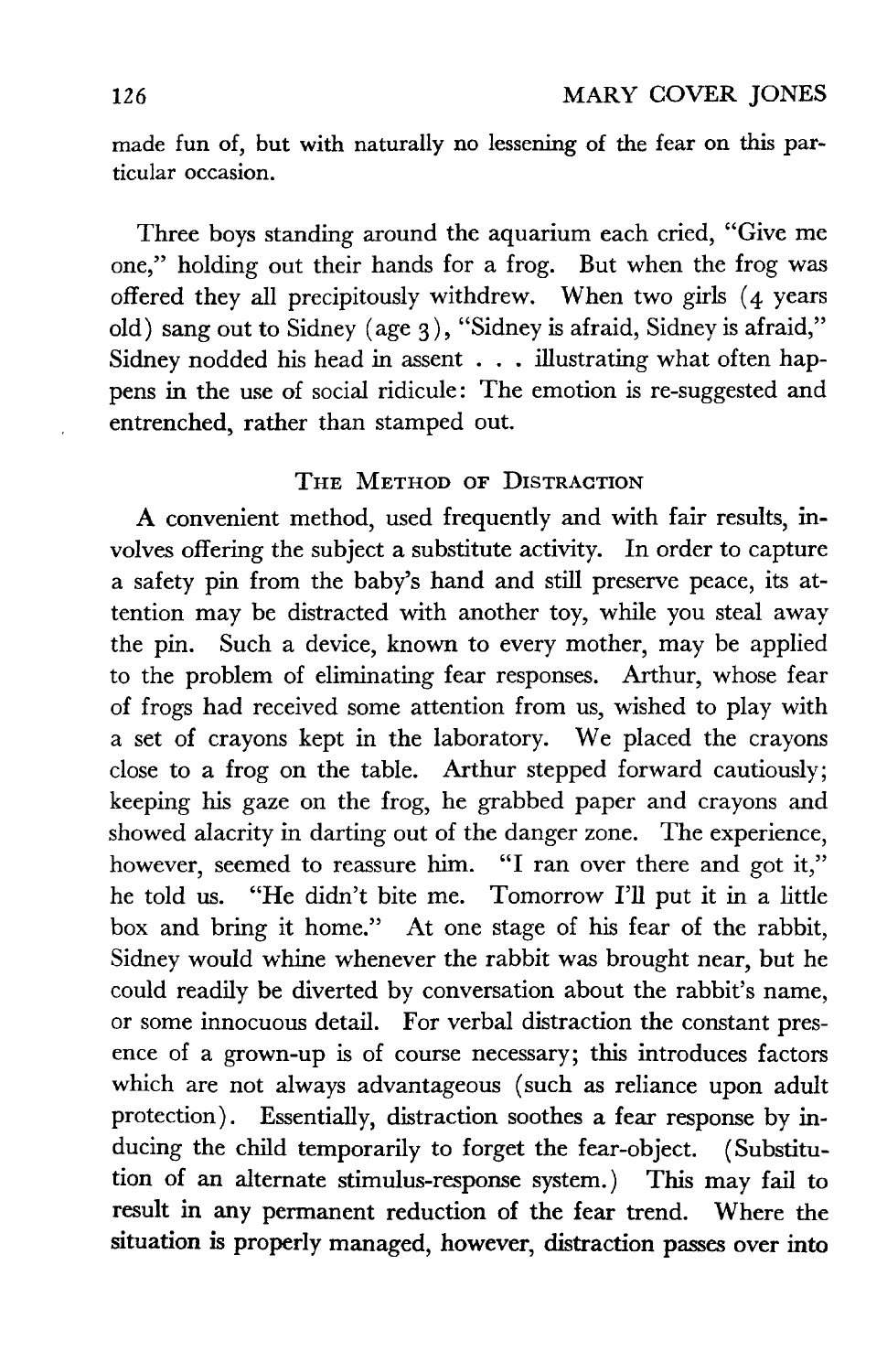a method which we have found distinctly useful, and which will now be described.

## THE METHOD OF DIRECT CONDITIONING

It is probable that each of our methods involves conditioning in one form or another. Under this heading, however, we include all specific attempts to associate with the fear-object a definite stimulus, capable of arousing a positive (pleasant) reaction. The hunger motive appears to be the most effective for use in this connection. During a period of craving for food, the child is placed in a high chair and given something to eat. The fear-object is brought in, starting a negative response. It is then moved away gradually until it is at a sufficient distance not to interfere with the child's eating. The relative strength of the fear impulse and the hunger impulse may be gauged by the distance to which it is necessary to remove the fear-object. While the child is eating, the object is slowly brought nearer to the table, then placed upon the table, and finally as the tolerance increases it is brought close enough to be touched. Since we could not interfere with the regular schedule of meals, we chose the time of the mid-morning lunch for the experiment. This usually assured some degree of interest in the food, and corresponding success in our treatment. The effectiveness of this method increases greatly as the hunger grows, at least up to a certain point. The case of Peter illustrates our procedure; one of our most serious problem cases, he was treated by the method daily or twice daily for a period of two months. The laboratory notes for the first and the last days of the training period show an improvement which we were able to attribute specifically to the training measures used.

*Case 30.*—Peter. Age 2 years, 10 months.

March 10, 10:15 A.M. Peter sitting in high chair, eating candy. Experimenter entered room with a rabbit in an open meshed wire cage. The rabbit was placed on the table 4 feet from Peter who immediately began to cry, insisting that the rabbit be taken away. Continued crying until the rabbit was put down 20 feet away. He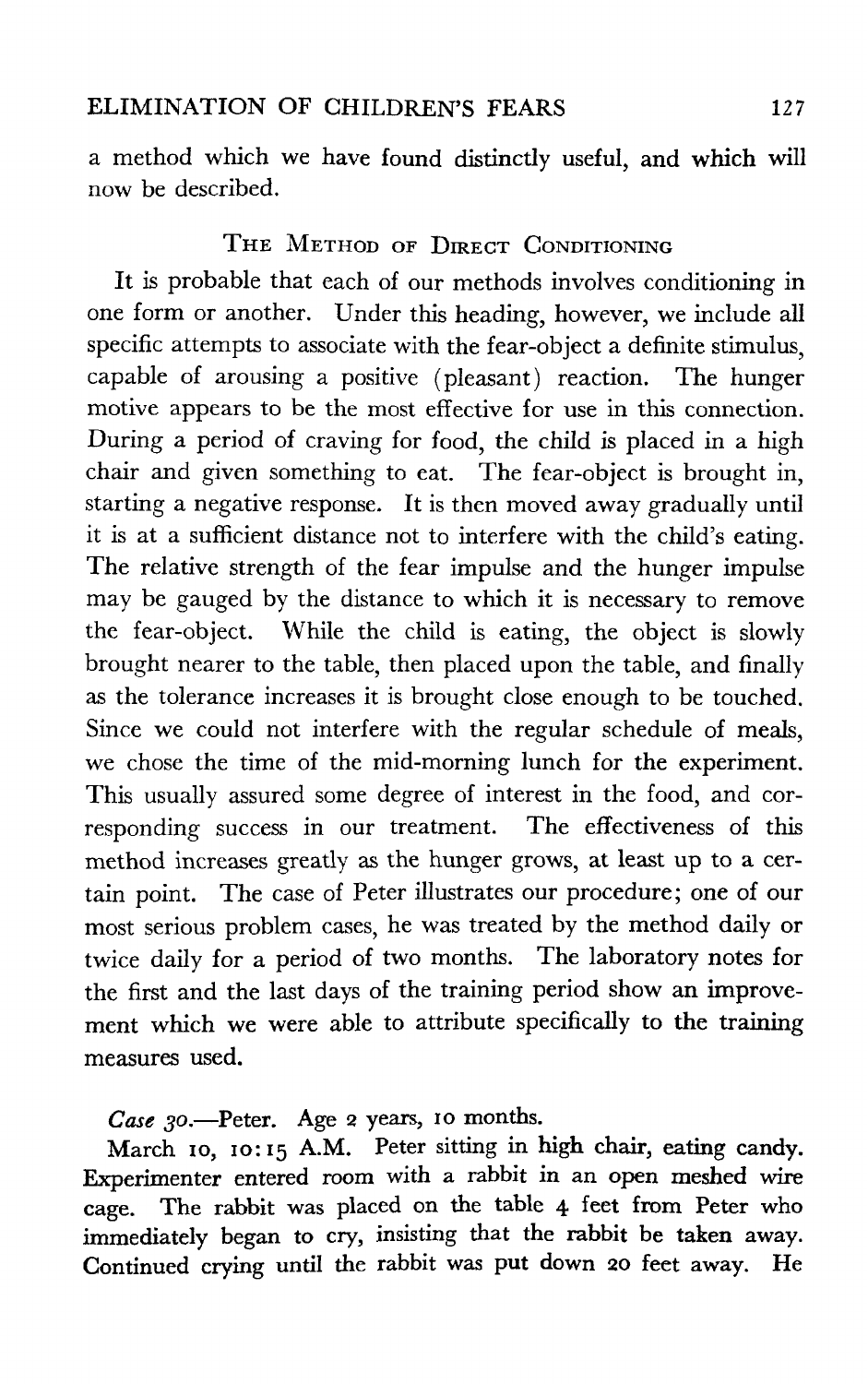then started again on the candy, but continued to fuss, "I want you to put Bunny outside." After three minutes he once more burst into tears; the rabbit was removed.

April 29, 9:55 A.M. Peter standing in high chair, looking out of the window. He inquired, "Where is the rabbit?" The rabbit was put down on the chair at Peter's feet. Peter patted him, tried to pick him up, but finding the rabbit too heavy asked the experimenter to help in lifting him to the window sill, where he played with him for several minutes.

This method obviously requires delicate handling. Two response systems are being dealt with: Food leading to a positive reaction, and fear-object leading to a negative reaction. The desired conditioning should result in transforming the fear-object into a source of positive response (substitute stimulus). But a careless manipulator could readily produce the reverse result, attaching a fear reaction to the sight of food.

#### THE METHOD OF SOCIAL IMITATION

We have used this method extensively, as it was one of the first to show signs of yielding results.

*Case 8.*—Bobby G. Age 30 months.

Bobby was playing in the pen with Mary and Laurel. The rabbit was introduced in a basket. Bobby cried, "No, no," and motioned for the experimenter to remove it. The two girls, however, ran up readily enough, looked in at the rabbit and talked excitedly. Bobby became promptly interested, said, "What? Me see," and ran forward, his curiosity and assertiveness in the social situation overmastering other impulses.

*Case 54.*—Vincent W. Age 21 months.

Jan. 19. Vincent showed no fear of the rabbit, even when it was pushed against his hands or face. His only response was to laugh and reach for the rabbit's fur. On the same day he was taken into the pen with Rosey, who cried at the sight of the rabbit. Vincent immediately developed a fear response; in the ordinary playroom situation he would pay no attention to her crying, but in connection with the rabbit, her distress had a marked suggestion value. The